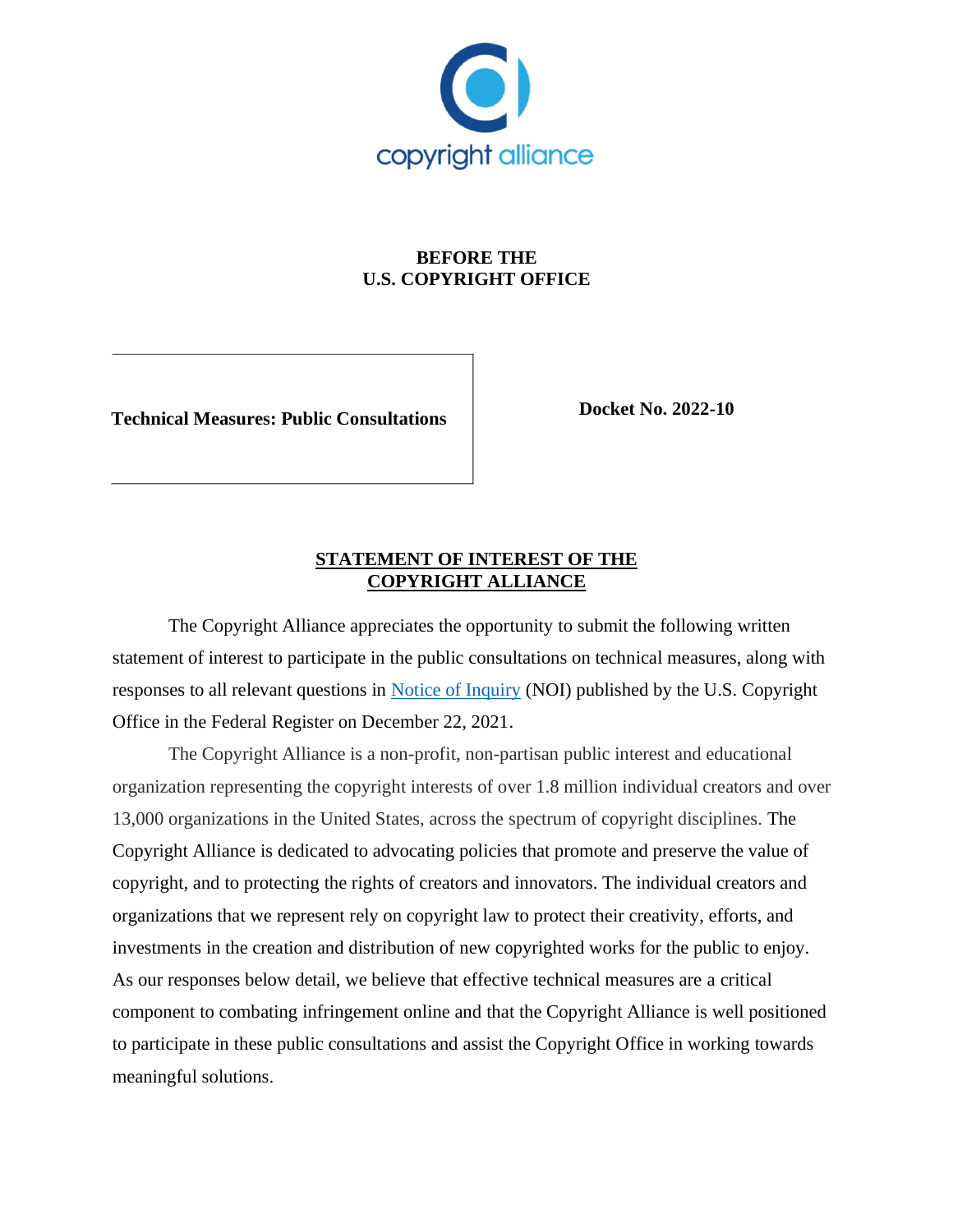*1. Rightsholders: Please identify any technical measures currently used or in development by you, your organization, company, industry, or sector to identify or protect copyrighted works online. How do these technical measures affect your ability to protect your copyrighted works online?*

There are existing technologies capable of identifying and/or protecting unauthorized copyrighted material and infringing activities online. In fact, some of these are "off-theshelf" technologies that are easy to implement and affordable for online service providers (OSPs) of all types and sizes.

Some OSPs have already implemented technologies that identify and/or protect copyrighted works from infringement on and through their services, sites, and platforms. However, the problem is that these technologies are usually not voluntarily made available to *all* types of copyright owners and OSPs have refused to come to the table with other stakeholders to have them formally adopted as widely recognized standards under section  $512(i)$ .<sup>1</sup> This has led to a lack of uniformity among and access to existing technical measures that makes it difficult for those copyright owners who do not have access to combat infringement. On the other hand, OSPs prefer the status quo because it allows them to avoid adopting and implementing standard technologies.

Copyright owners currently utilize a range of technical measures, either developed themselves, by OSPs, or by third parties that enable them to identify, and in some cases protect against online infringement. Technical measures used by copyright owners to identify infringement include such technologies as Google Image's Usage Right feature<sup>2</sup>

<sup>1</sup> *See The Role of Private Agreements and Existing Technology in Curbing Online Piracy: Hearing before the Senate Subcommittee on Intellectual Property*, 116<sup>th</sup> Cong. 3 (2020) (written statement of Keith Kupferschmid).

<sup>2</sup> The International Press Telecommunications Council (IPTC), *Quick guide to IPTC Photo Metadata and Google Images*, IPTC.org (In 2018, Google Images introduced new features that allow for the display of an "image's creator, credit line and a copyright notice" alongside the image instantly upon display. The technology works by reading the corresponding embedded IPTC International Press Telecommunications Council (IPTC) photo metadata fields from the image file.[\) https://iptc.org/standards/photo-metadata/quick-guide-to-iptc-photo-metadata](https://iptc.org/standards/photo-metadata/quick-guide-to-iptc-photo-metadata-and-google-images/)[and-google-images/](https://iptc.org/standards/photo-metadata/quick-guide-to-iptc-photo-metadata-and-google-images/) (last visited February 2, 2022).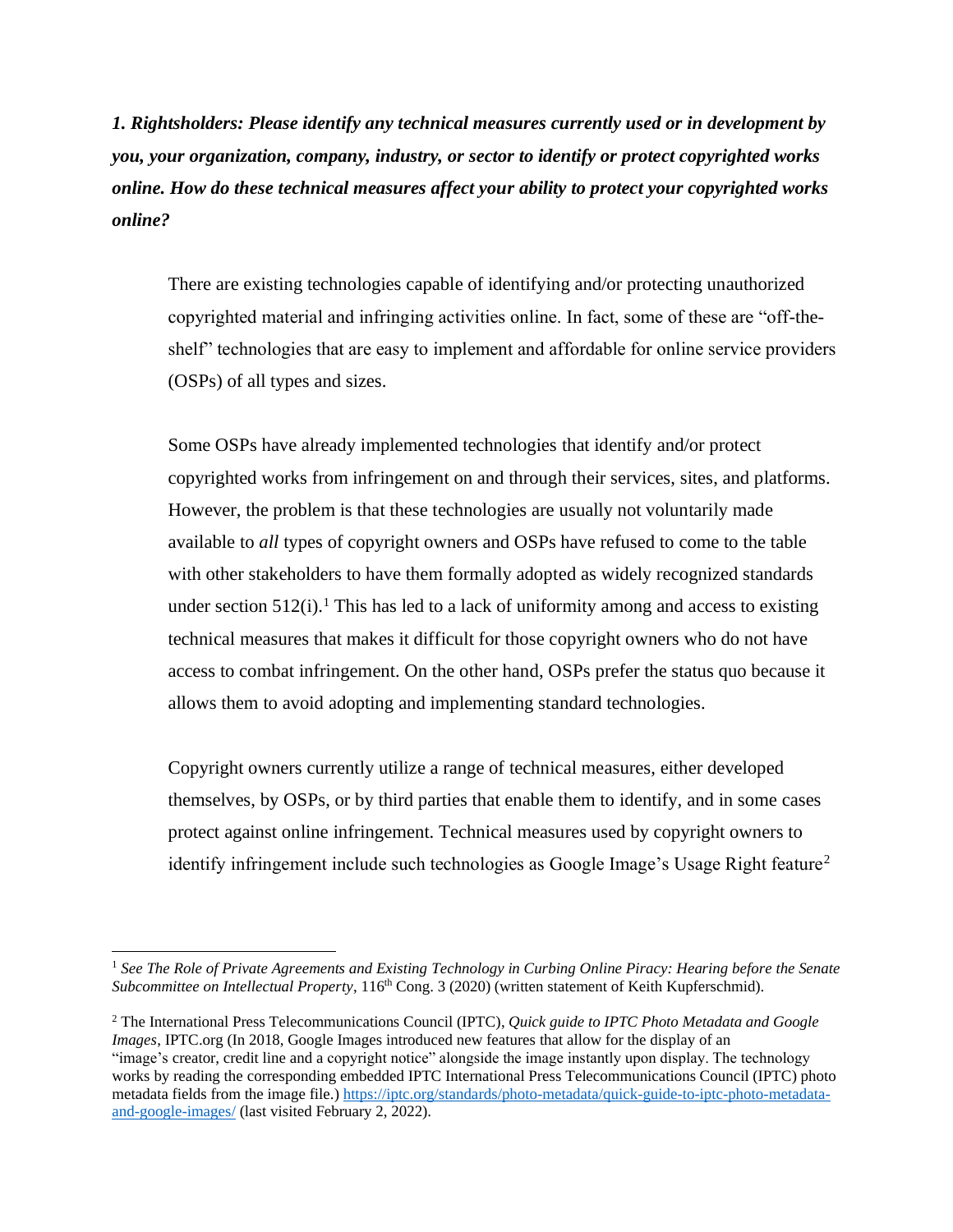and Picture Licensing Universal System's (PLUS) image recognition tools.<sup>3</sup> Some copyright owners employ third-party web crawler technologies to scan the internet for infringement, however, many OSPs block these tools from their services.<sup>4</sup> Other technologies can be used to both identify and protect works from infringement. Some examples of technical measures that have been developed by copyright owners or third parties who license use of their technologies to copyright owners and can be used to both identify infringement and protect works include Audible Magic, AdRev detection services, PEX Attribution Engine, and measures developed by the Coalition for Content Provenance and Authenticity (C2PA) as part of the Content Authenticity Initiative  $(CAI).$ <sup>5</sup>

OSPs like YouTube, Facebook, Scribd, and Dropbox have implemented technologies capable of identifying and removing unauthorized copyrighted material posted by their users. Additionally, as the Copyright Office's 512 Report notes, fingerprinting and filtering systems are used by various OSPs, including Facebook, SoundCloud, Twitch, Vimeo, and Verizon Wireless.<sup>6</sup> Examples of technical measures offered by OSPs and used by those copyright owners who are given access to the measures by the OSP to identify infringement and protect their work include Facebook Rights Manager, Spotify's digital rights management and encryption tools, and a suite of YouTube services including Content ID, Copyright Match, and the Content Verification Program. The problem with many of the tools that have been developed by OSPs is that they are complex tools that function within parameters set by their operators, they're not

<sup>&</sup>lt;sup>3</sup> The Picture Licensing Universal System is a cooperative, multi-industry initiative that "provides a system that clearly defines and categorizes image usage around the world, from granting and acquiring licenses to tracking and managing them well into the future."

<sup>4</sup> U.S. Copyright Office, Section 512 of Title 17: A Report of the Register of Copyrights (May 2020), footnote 948, at 177.

 $<sup>5</sup>$  The Content Authenticity Initiative (CAI) is a cross-industry network of "hundreds of creators, technologists,</sup> journalists, activists, and leaders who seek to address misinformation and content authenticity at scale." Launched in 2021, the Coalition for Content Provenance and Authenticity (C2PA) includes Adobe, Arm, BBC, Intel, Microsoft, and Truepic, and aims to "to accelerate the pursuit of pragmatic, adoptable standards for digital provenance." See https://contentauthenticity.org/our-members.

<sup>6</sup> Copyright Office 512 Report, *supra* note 4, at 177.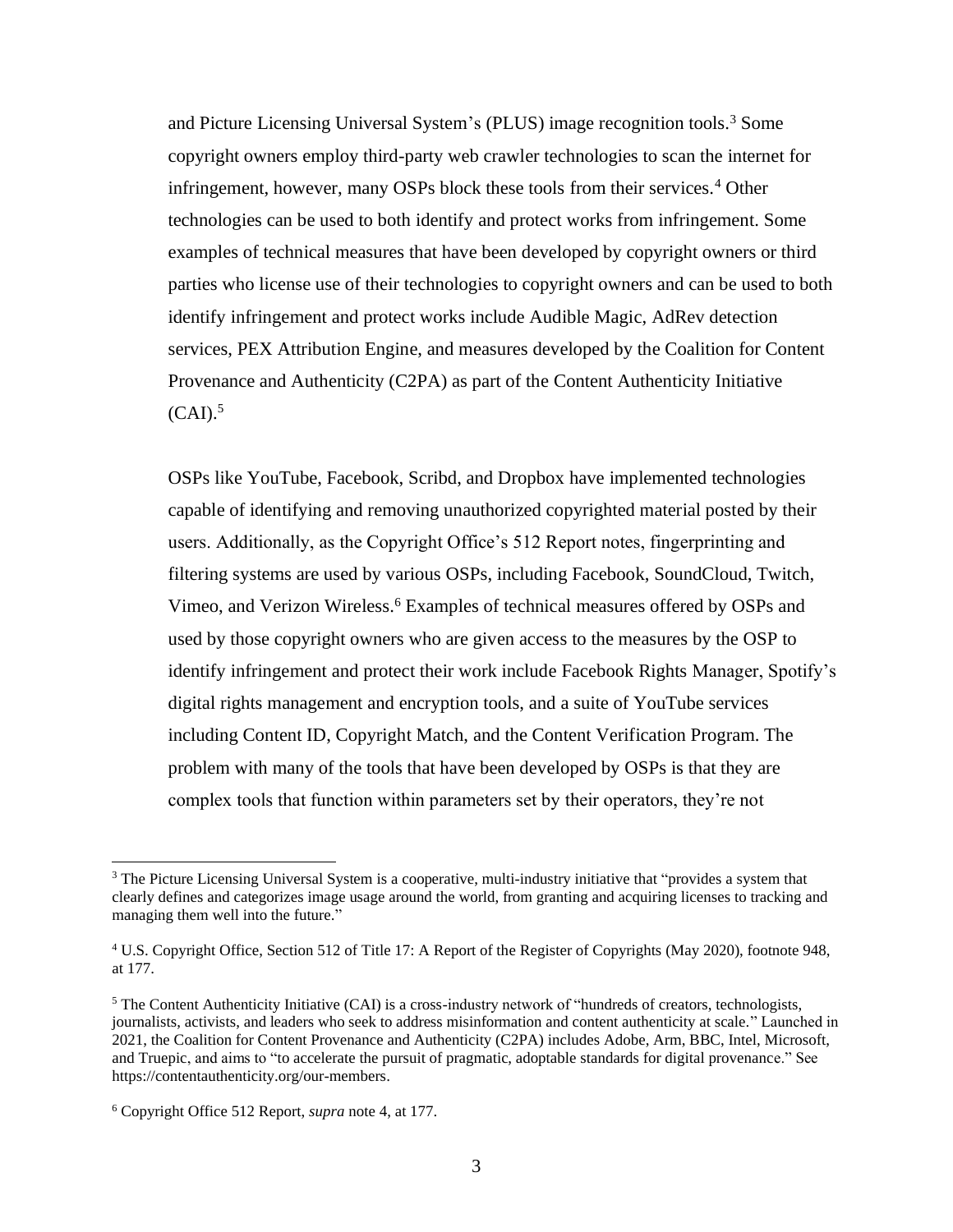implemented with any consistency within an OSP's platform or among OSPs, and they are not available to all types of copyright owners.<sup>7</sup>

## *4. To what extent are any of these technical measures being adopted or discussed as part of any within-industry or cross-industry endeavors, initiatives, or agreement(s)?*

Some technical measures have been adopted through voluntary agreements among industry stakeholders. While OSPs have publicly expressed a willingness to work with the copyright community to develop technical measures to address online piracy, in practice they have not worked with stakeholders to implement tools that are widely accessible and effective.<sup>8</sup> Instead, when they do make technological measures available, they are often foisted on the creative communities in take-it-or-leave it fashion with little regard for the creative communities' input or needs. Further, individual creators and small copyright owners have largely been left out of voluntary agreement discussions. With no incentive to adopt and implement standard technologies, many of the technical measures offered by OSPs are the result of voluntary agreements with specific industries and are only available to select partners.

*5. Are there any other processes that are ongoing for identifying voluntary solutions or to identify and implement technical measures? Are there alternative processes, other than those that may currently be in place, that would better identify and implement technical measures? Please be specific, as different technical measures may have different solutions in different industry sectors.*

There is a long and successful history of stakeholders developing voluntary agreements to further mutual objectives, but their success has been dependent on the existence of some type of incentive for OSPs to participate. Examples of effective voluntary agreements include the Trustworthy Accountability Group (TAG), the Principles for User Generated

<sup>7</sup> Keith Kupferschmid, *YouTube Infringement Tools Are All Foam and No Beer for Small Creators (Part 1)*, COPYRIGHT ALLIANCE BLOG (August 24, 2021), [https://copyrightalliance.org/youtube-infringement-tools-part-one/.](https://copyrightalliance.org/youtube-infringement-tools-part-one/)

<sup>8</sup> Kupferschmid written statement, *supra* note 1, at 3.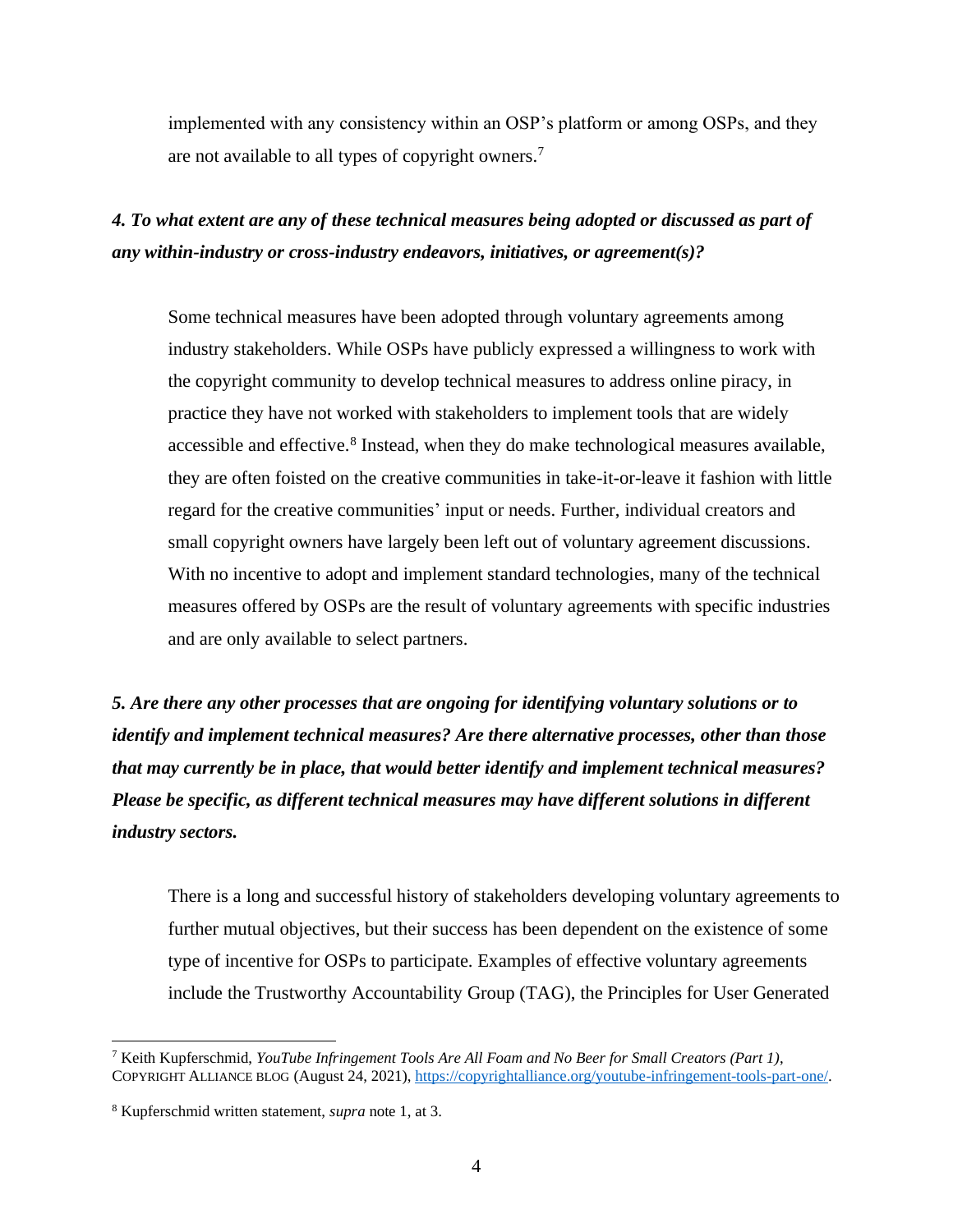Content Services, trusted notifier agreements, and payment processor agreements.<sup>9</sup> Stakeholders were incentivized to participate in those voluntary initiatives for a variety of reasons, including (i) not being quite sure what the law was on a particular issue because of conflicting court decisions in different jurisdictions, (ii) pending litigation that presented risks to both sides, (iii) the possibility of legislation being enacted that would change the playing field, (iv) customer relations, or (v) some combination of all of these.

Voluntary solutions are often the result of private discussions and agreements among stakeholders, and so it's difficult to say what processes are ongoing or what technical measures are currently the subject of voluntary agreement discussions. What's clear is that the success of any alternative voluntary processes depends on a number of factors, including (i) stakeholder incentives and a willingness to participate, (ii) multilateral stakeholder involvement, (iii) a willingness to listen to and address concerns raised by the participants, (iv) setting practical goals based on agreed upon guidelines or principles, and (v) ensuring agreements are revisited so that they remain effective over time.

*6. To what extent would the adoption and broad implementation of existing or future technical measures by stakeholders, including online service providers and rightsholders, be likely to assist in addressing the problem of online copyright piracy? What are the obstacles to adopting and broadly implementing such existing or future technical measures? Would the adoption and broad implementation of such existing or future technical measures have negative effects? If so, what would be the effects, and who would be affected?*

While there is no silver bullet solution, effective technical measures are an essential component of combating online copyright piracy. Technologies capable of identifying and removing infringing material and activities are already being used today, and many can be easily implemented (or re-tooled, as necessary) and are affordable for OSPs of all types and sizes. If made available to all copyright owners on reasonable and nondiscriminatory terms, these technologies could be adopted as standard technical measures and finally ensure that section 512 realizes Congress' intent that rightsholders

<sup>&</sup>lt;sup>9</sup> Id. at 5-7.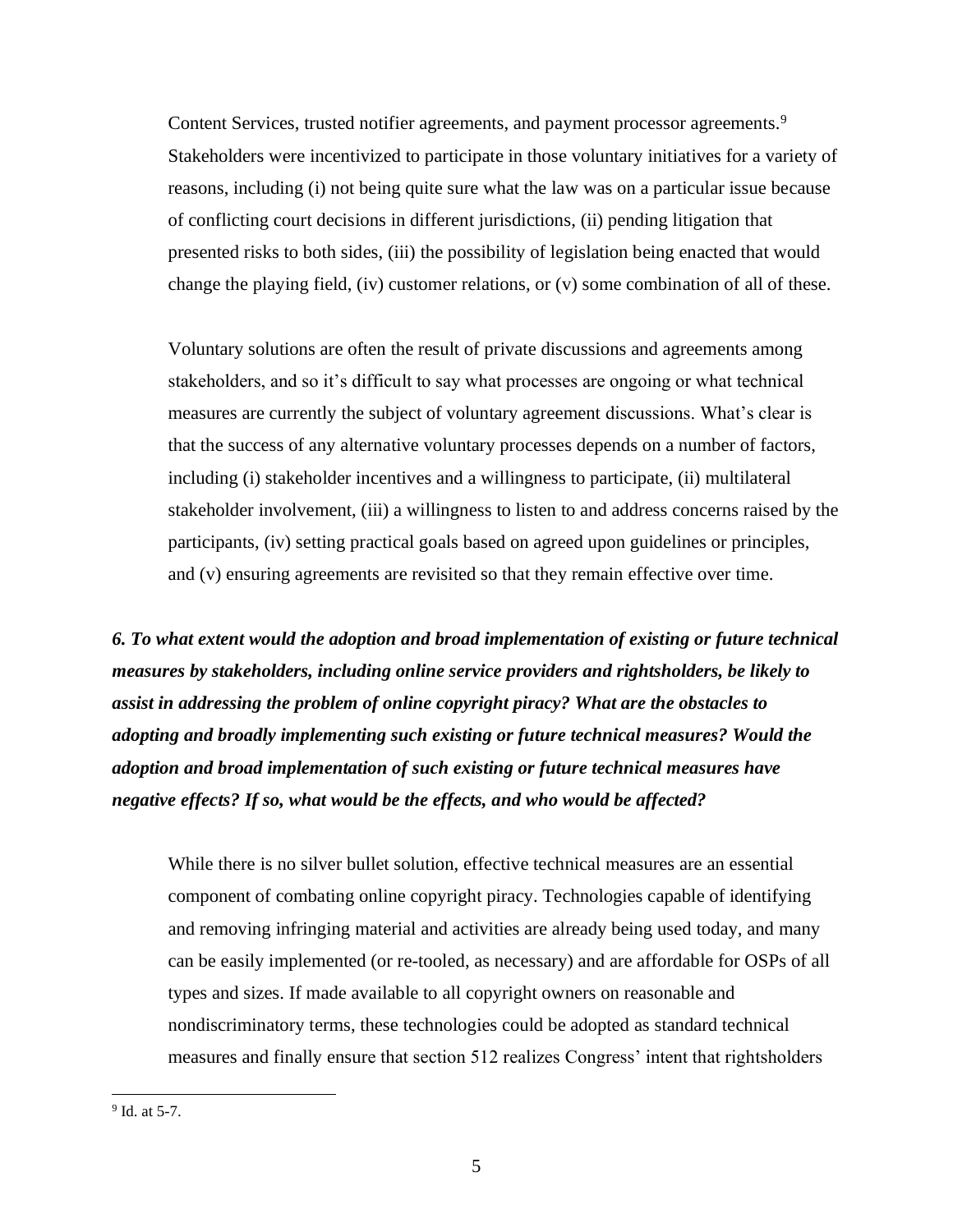and OSPs work together to combat existing and future forms of online infringement.

One key benefit of standardizing existing technologies as standard technical measures (STMs) is that it would reduce pressure on the notice and takedown system. Effective STMs would make it easier for copyright owners to identify infringing material and activities and accurately report that information to service providers in a takedown notice. Additionally, uniform technical measures that are adopted by a wide range of service providers would make it easier to report infringement related to a single work to multiple OSPs and reduce the likelihood of the material appearing back online after being taken down. Both OSPs and copyright owners agree that the notice and takedown system has come under strain, in part because of the high volume of notices that are sent. Implementing effective technical measures and making them available on fair and nondiscriminatory terms would go a long way towards relieving pressure on the notice and takedown system by reducing the volume of notices and ensuring they are more efficiently responded to.

As noted in the responses above, the main obstacle to adopting and broadly implementing existing and future technical measures is that OSPs are not currently incentivized to work with copyright owners. It's essential that any process aimed at establishing STMs is based on the understanding that section 512(i) does not require consensus from *all* stakeholders across every industry to meet the statutory requirements of an STM. Section  $512(i)$  requires only "broad" consensus.<sup>10</sup> Thus, there can be significant flexibility in agreeing to STMs across different types and sizes of copyright owners, OSPs, users and services. There does not need to be, and should not be, a one-size-fits-all approach.

A potential negative effect of the adoption and broad implementation of an existing or future technology as an STM is that the technology becomes outdated or ineffective as online piracy morphs in the future. However, requiring the development and adoption of STMs to be an ongoing and flexible process would ensure that technological measures adapt along with changes in internet usage and online piracy.

<sup>&</sup>lt;sup>10</sup> Digital Millennium Copyright Act,  $\S$  512, 17 U.S.C.,  $\S$  512(i).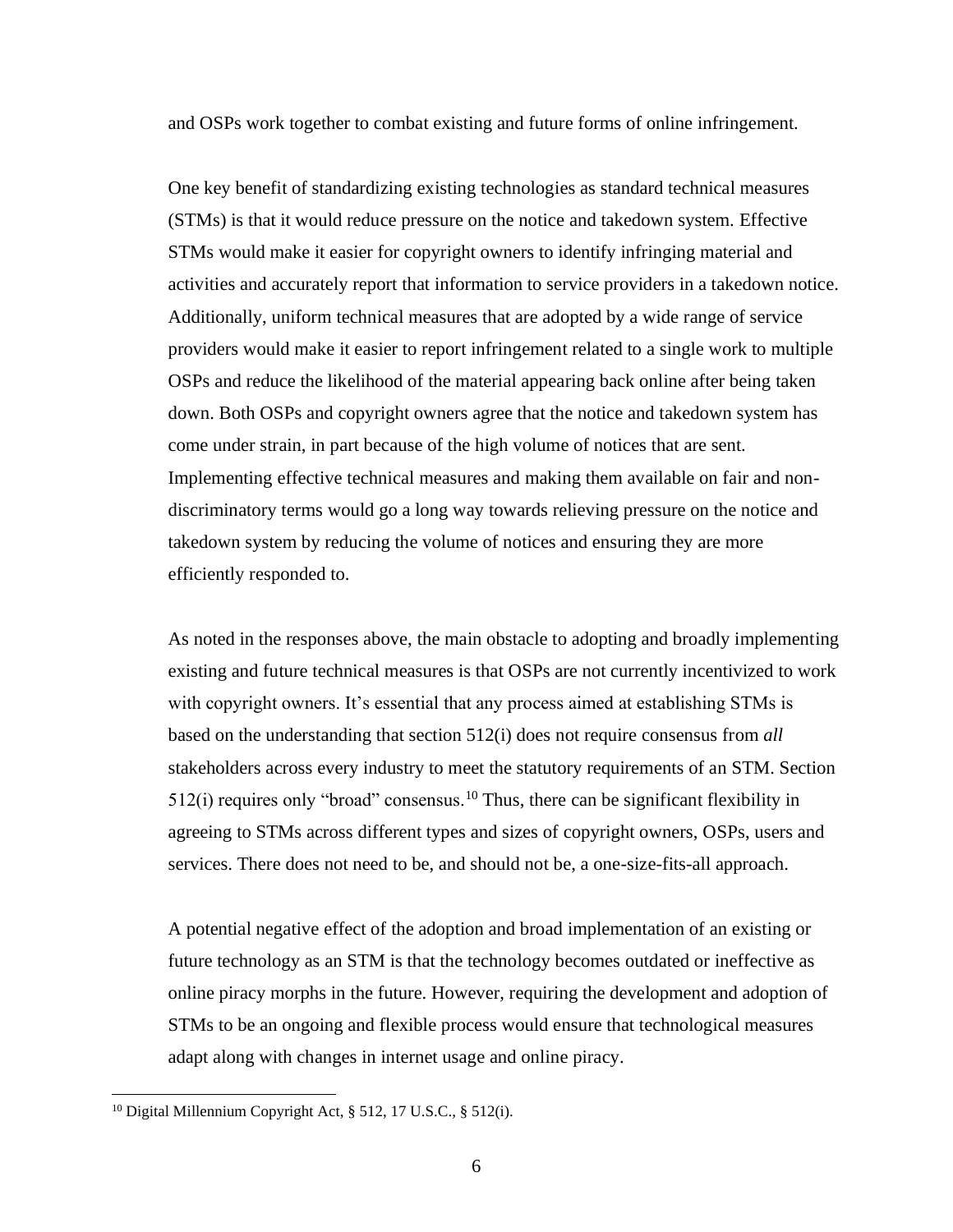*7. Is there a role for government to play in identifying, developing, cataloging, or communicating about existing or future technical measures for identifying or protecting copyrighted works online? Can the government facilitate the adoption or implementation of technical measures, and if so, how? Are there technical measures or other standards used to protect copyrighted works online of which the government should be aware when implementing statutory or regulatory provisions, such as requirements for procurement, grants, or required data inventories?*

While the government may not be in the best position to develop technical measures, it can play a much-needed role in identifying, cataloging, and communicating about existing and future technical measures. In the case of designating STMs, the government can bring stakeholders together and incentivize them to work together until they agree on a workable solution. We believe the Copyright Office should take the lead in facilitating these discussions, as well as recognizing that existing technical measures that have been developed in the marketplace can be adopted as standard. Other government agencies could also be included in the process as advisors to assist the Office with input on technological aspects. Finally, the appointment of a Chief Technology Officer within the Copyright Office might also help to designate the most effective and up-to-date technical measures.

## *8. Please identify any other pertinent issues not referenced above that the Copyright Office should consider in these consultations.*

We believe the following issues should be considered by the Copyright Office throughout the public consultation process.

• The development and implementation of standard technical measures should not be considered a substitute for, but rather an addition to, technological measures implemented through voluntary agreements.

7